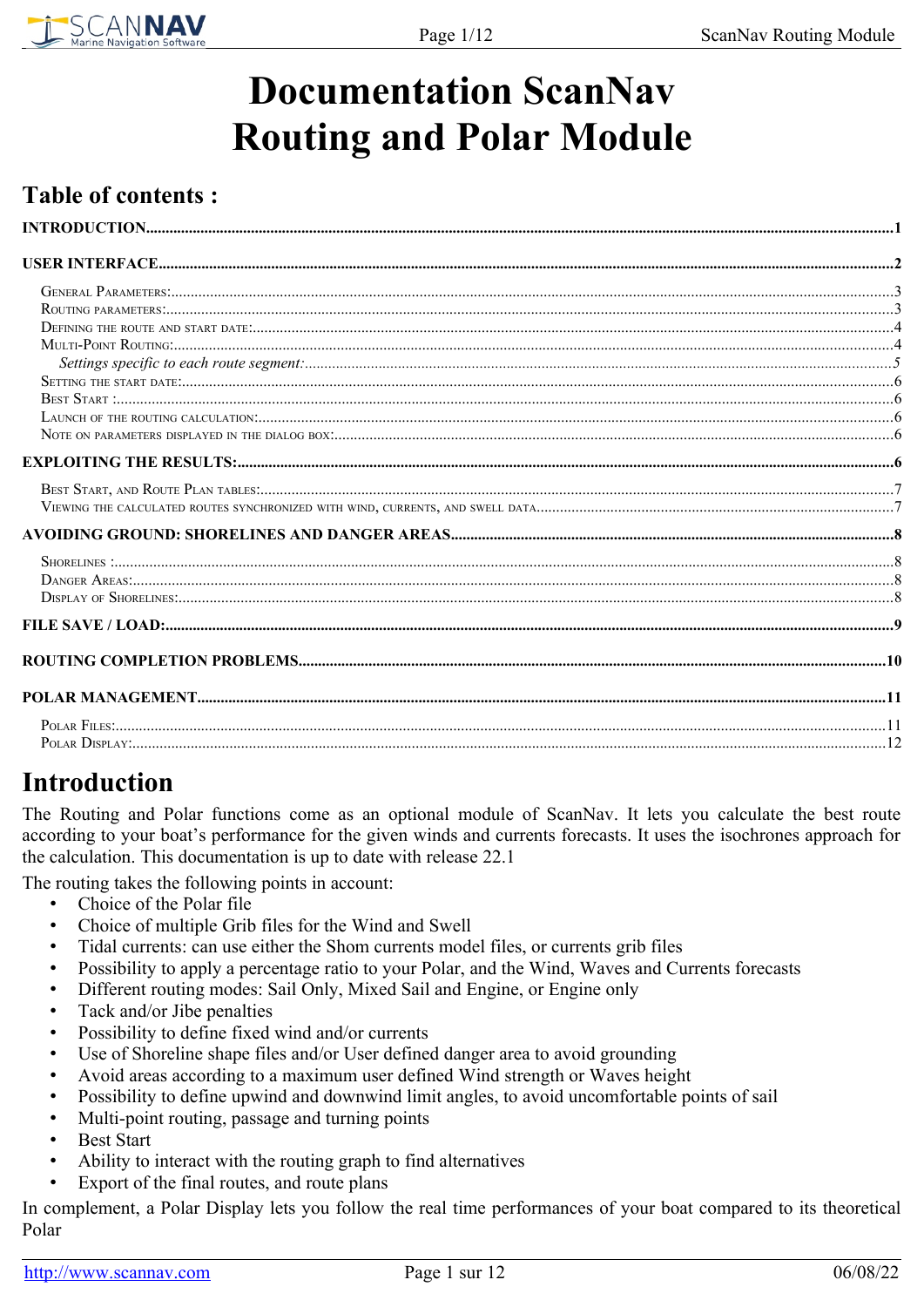# <span id="page-1-0"></span>**User Interface**

ANNAV

To enter the Routing module, you may use 2 methods:

- Use menu « Option »  $\rightarrow$  « Route calculation », or icon  $\mathscr{I}$  in the toolbar (\*)
- or right click on an existing route, and choose "Calculate Route" or "Calculate inverse route"

(\*) This icon is not present in the toolbar by default. To add it, see "[General layout of the different tool bars"](ScanNav.htm#disposition) in the general documentation

The following screen will let you define the routing parameters Design and collection

| noute calculation.                                                                                                                                                                            | ╱╲                                    |
|-----------------------------------------------------------------------------------------------------------------------------------------------------------------------------------------------|---------------------------------------|
| $\sqrt{\phantom{a}}$ General parameters<br>Routing parameters                                                                                                                                 | Display                               |
| $\circ$<br>۰<br>2<br>90<br>Isochrone Step<br>Scan Angle<br>Angle Step                                                                                                                         | 60<br>min.                            |
| GSHHS_h_L1.shp<br>$\triangledown$ Shorelines                                                                                                                                                  | Danger Areas                          |
| nba\Documents\ScanNav Settings\Polaires\Class40v2.pol<br>Polar file                                                                                                                           | 100 <sub>1</sub><br>$\frac{1}{2}$ %   |
| Minimum Wind Angl 30<br>30<br>Maximum Wind                                                                                                                                                    | $\Box$ Max. Wind Angle $160$ $^\circ$ |
| $\overline{\phantom{a}}$ $\overline{\phantom{a}}$ Max. Swell<br>180 sec. $\lceil$<br>30<br>Jibe Penalty<br>$\boxed{\checkmark}$ Tack Penalty                                                  | $3.2 \text{ m}$                       |
| Sail only                                                                                                                                                                                     |                                       |
| <b>Wind files</b>                                                                                                                                                                             | $100 -$<br>$\frac{0}{6}$              |
| Gascogne G 565.cur; myocglobw NA2021111115011<br><b>Currents files</b>                                                                                                                        | 100<br>$\frac{0}{0}$                  |
| (wind source); Wglob16V220211029t06z-Wwp.grb.bz2<br>Swell file                                                                                                                                | 100 <sub>1</sub><br>$\frac{1}{2}$     |
| <b>Start Date</b><br>42.88844°N / 9.39590°W<br>11/11/2021 15:00<br>×.<br>Start point                                                                                                          |                                       |
| 15.66767°N / 22.81508°W<br>欺迫<br>End point<br>$+/-$<br><b>Best Start</b>                                                                                                                      | step<br>5<br>3                        |
| ETA: 19 nov. 14:00, ETE: 7 days 23h, Total Distance: 1944.4 nm, Mean<br>Calculate<br>speed=10.2 knts, VMG=9.2 knts<br>Max Swell: -- Max Wind:23.1 knt Min:6.5 knt, Max Speed:15.2 knt Min:5.8 | ∧                                     |
| Start 11 nov. 15:00<br>ïΙ<br><b>Route Details</b><br><b>Create Route</b>                                                                                                                      | Close                                 |

If you close this window, the parameters will be restored on the next opening.

The dialog box is structured by categories.

The first row lets you control the window display so as to limit its size accordingly, and define elements displayed on the chart.

| $\triangleright$ General parameters | $\triangleright$ Routing parameters | Display |
|-------------------------------------|-------------------------------------|---------|
|-------------------------------------|-------------------------------------|---------|

"**General parameters**" and "**Routing parameters**" lets you optimize display to gain space on screen: show/hide the corresponding group of parameters by checking/unchecking the checkbox.

**Display button**: Opens a new window to tune display settings.

You can define here limit angles for the different points of sail according to your boat and habits, colors to display them in the graph and final route, and also choose the different elements to display with their graphics attributes, so as to optimize the chart display.

| <b>Display Settings</b>                                                                                                     |                |
|-----------------------------------------------------------------------------------------------------------------------------|----------------|
| Point of Sail                                                                                                               |                |
| Close Reach<br><b>Head to Wind</b><br><b>Close Haul</b><br>Beam Reach<br><b>Broad Reach</b><br>35<br>70<br>60<br>110<br>150 | Running        |
| Engine                                                                                                                      |                |
| Shorelines Brush Thickness<br><b>Display Shorelines</b>                                                                     | $\overline{2}$ |
| <b>Isochrones Brush Thickness</b><br><b>Display Isochrones</b><br>⊵                                                         | $\overline{2}$ |
| Graph Brush Thickness<br><b>Display Graph</b><br>Fixed Graph color<br>▿                                                     |                |
| <b>Route Brush Thickness</b><br><b>Display Final Route</b><br><b>Fixed Route color</b><br>⊵                                 | 3              |
| $\sqrt{\phantom{a}}$ Currents<br>$\overline{\mathsf{v}}$ Swell<br>$\triangledown$ Wind<br><b>Apply</b>                      | Close          |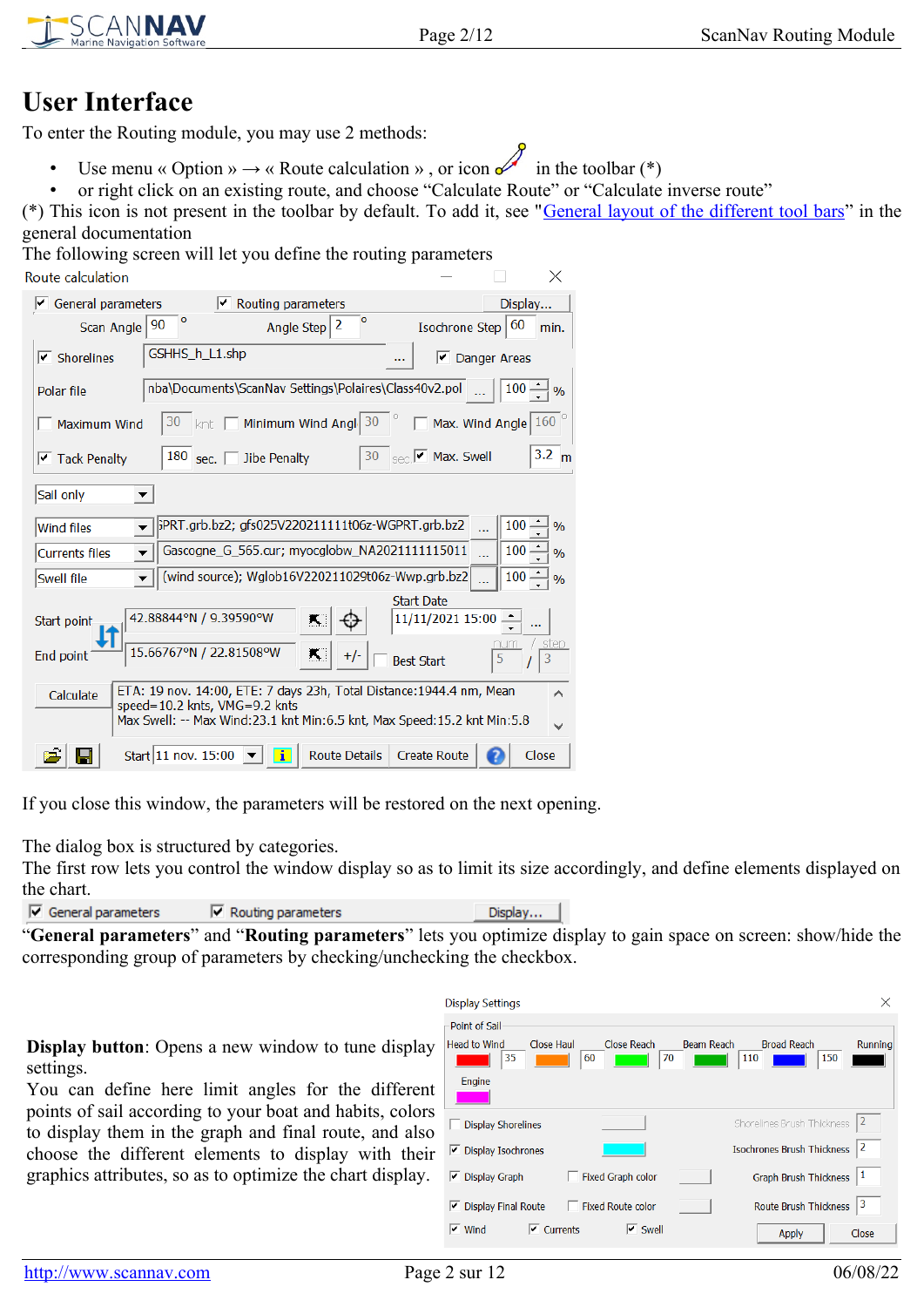

### <span id="page-2-1"></span>*General Parameters:*

| Scan Angle   90                    | Isochrone Step 60<br>Angle Step $ 2 $                                                    | min.            |
|------------------------------------|------------------------------------------------------------------------------------------|-----------------|
| $\overline{\mathsf{v}}$ Shorelines | GSHHS_h_L1.shp<br>Danger Areas<br>$\cdots$                                               |                 |
| Polar file                         | $\ldots$   100 $\rightarrow \%$<br>nba\Documents\ScanNav Settings\Polaires\Class40v2.pol |                 |
| Maximum Wind                       | 30   knt $\Box$ Minimum Wind Angl $30$   $\Box$ Max. Wind Angle $160$                    |                 |
| $\boxed{\mathbf{v}}$ Tack Penalty  | 30 $_{\text{sec}}$ $\sqrt{\phantom{a}}$ Max. Swell<br>180 sec. $\Box$ Jibe Penalty       | $3.2 \text{ m}$ |

You need to define your basic settings here.

- **Scan Angle**: Controls the maximum angle the algorithm will scan from left and right of the direct route. Giving a value of 90° will scan 180° : 90° on each sides. You may need to go above 90° when the routing needs to go around obstacles, for example to go out of a bay.
- Angle step: This is the increment applied between each angle when scanning. 2° with a scan angle of 90° will therefore scan 90 directions every 2° between -90° and +90°.
- **Isochrone step** : Give the duration of each Isochrone in minutes.
- **Shorelines**: Lets you activate or deactivate shoreline detection to avoid landing. Click o the edit field to open a chooser to select or download contour shape file(s). (Refer to chapter "Avoiding ground: Shorelines and Danger Areas" later in this document)
- **Danger Areas**: When checked, the routing will also avoid user defined danger areas that are in active state.
- **Polar File** Click on button « ... » to choose your Polar file. Although the location of the file is free, it is highly recommended to use the default folder 'Polaires" located under "ScanNav Settings". You may also give a percentage ratio to reflect the impact of different factors on performances (Condition of sails, swell, cleanliness of the hull, skipper's shape, etc...)
- In addition to the Polar file information, you can also add security or comfort constraints:
	- **Maximum Wind** : Avoid areas with winds above the given value.
	- **Max. Swell** : Avoid areas with waves above the given value.
	- **Minimum Wind Angle** : Avoid upwind points of sail above the given angle.
	- **Maximum Wind Angle** : To avoid downwind too close to running.
	- You can also define **penalties** for **Tack or Jibe** (defined in seconds). These later can limit the number of tacks or jibes when sailing directly upwind or downwind.
- You can assign specific parameters to individual segments of a multi-point routing calculation

### <span id="page-2-0"></span>*Routing parameters:*

You can choose the type of routing between Sail Only, Mixed Sail/Engine, or Engine Only.

For a **Mixed routing**, you must indicate the conditions that will trigger the switch to Engine between the following:

- **Minimum Wind** : The routing will switch to Engine if the wind is below the given value
- **Minimum Speed** : The routing will switch to Engine if the boat
- Mixed Sail/Engine  $\blacktriangleright$ Minimum Speed Engine speed 6 knt Ø Direct Course knt **Wind files** ;PRT.grb.bz2; gfs025V220211111t06z-WGPRT.grb.bz2 100  $\frac{0}{0}$  $\overline{\phantom{a}}$ Gascogne\_G\_565.cur; myocglobw\_NA2021111115011 100 Currents files  $\overline{\phantom{a}}$  $0/6$ Swell file (wind source); Wglob16V220211029t06z-Wwp.grb.bz2  $\overline{\phantom{0}}$ 100  $0/$ **Start Date** 42.88844°N / 9.39590°W Start point 11/11/2021 15:00 15.66767°N / 22.81508°W End point **Best Start** 5 ETA: 19 nov. 14:00, ETE: 7 days 23h, Total Distance: 1961.9 nm, Mean Calculate speed=10.3 knts, VMG=9.2 knts Max Swell: -- Max Wind:23.1 knt Min:5.6 knt, Max Speed:14.9 knt Min:6.5
- speed cannot go above the given value in any direction at this point.
- **Minimum VMG**: The routing will switch to Engine if the VMG cannot go above the given value at this point.
- **Direct Course**: If checked, the routing will only propose Engine for the direct course to the final point, all other directions staying with the sails. If unchecked, it will switch to Engine in all directions, which can help to "go find the wind".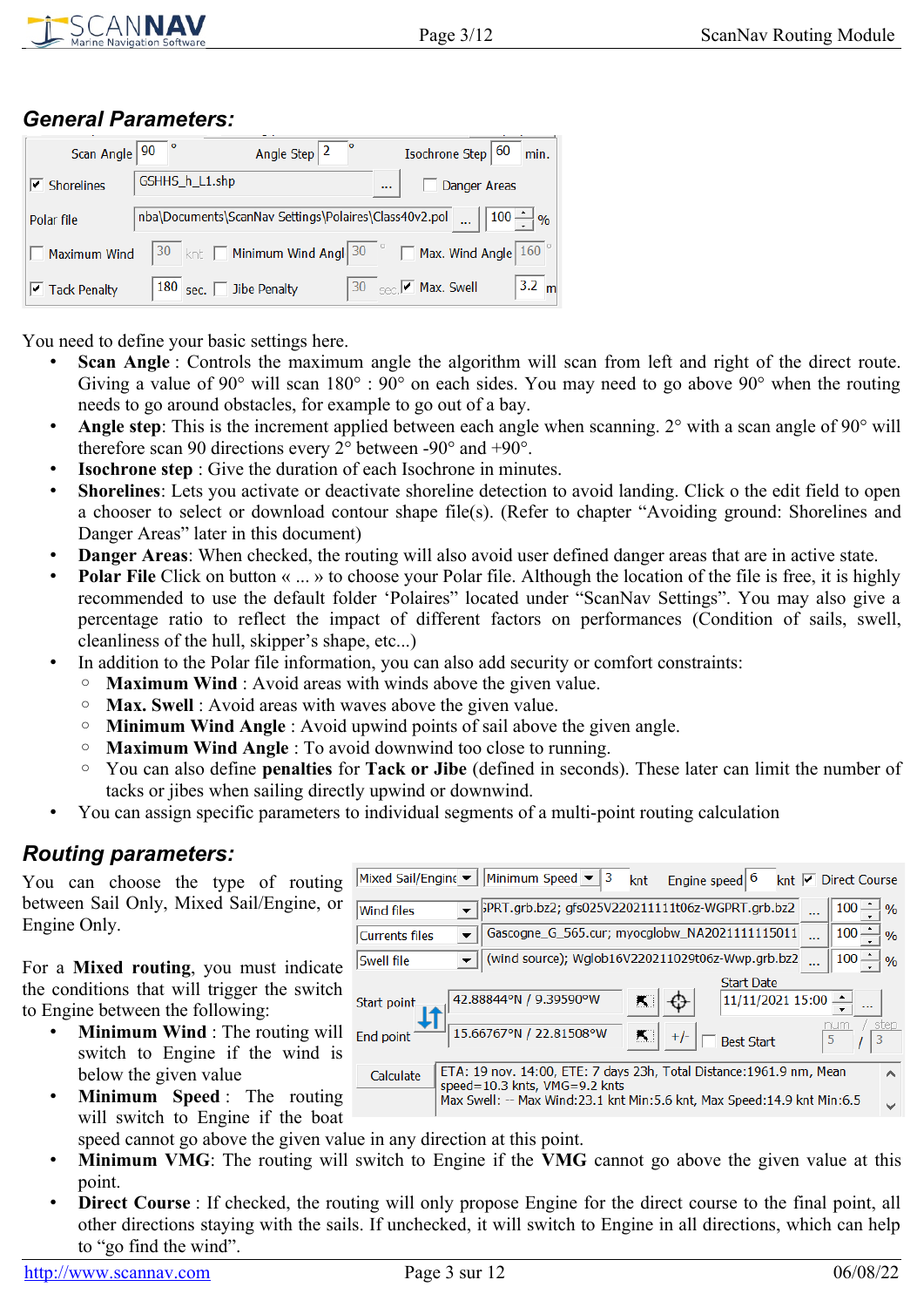SCANNAV

For an "**Engine Only**" routing, you only need to supply the Engine speed, and for a "**Sail Only**" routing, no extra parameters are needed.

#### **Choice of Wind, Swell, and Currents sources:**

You can specify multiple sources, with file names separated by semicolons. To modify or check details, click on the field to display the window opposite. The principle is the same for wind files and current files.

To add sources, click on the button  $\left| \cdot \right|$ . A menu will allow you to select grib or currents files.

For currents, you can also include all Shom files in one operation (it will only select those for which you have the license). You may then delete selected areas you do not need. It is indeed better to limit to the coverage needed for the routing in order to avoid slowing down the startup process.

ScanNav takes in account the files at the top of the list in priority. The menu allows you to sort the entries in decreasing scale order so as to take the most detailed sources in priority. You can also force the order with buttons  $\left| \bullet \right|$ , and use button  $\left| \bullet \right|$  to delete entries.

The **file currently selected in the Currents or Grib module** will also be taken into account, even if it is not in the list. It will be taken in priority or as a last resort depending on whether the option at the top of the window is checked or not.

**For the Swell**, you can either use the same files as the wind source, or

other independent files, or both at the same time, thanks to the option "**Include source of the wind files**" which replaces the previous option at the top of the selector.

Note: The swell has several components. ScanNav takes the Total Swell into account as a priority, unless it is not present in the source. The order of priority is as follows: 1: Total Swell, 2: Primary Swell, 3: Secondary Swell, 4: Wind waves, 5: Total Sea. It is possible in advanced use to change this order, contact us if you wish to take another type of swell into account as a priority.

You may apply a **percentage ratio** to raise or moderate the forecasts strengths. You may also define fixed values for wind and currents, although this later possibility is more oriented on training rather than a realistic routing.

### <span id="page-3-1"></span>*Defining the route and start date:*

On the very first launch of the routing interface, Start and End positions will be empty, unless you used the right click on an existing route to open the dialog.

To define the Start and End points use the corresponding  $\mathbb{E}$  button, and click on the chart to position it.

Button  $\bigoplus$  lets you position the Start point to the current GPS location.

# <span id="page-3-0"></span>*Multi-Point Routing:*

The intermediate points are displayed on the chart, but don't appear in the main dialog interface.

If you launch the routing dialog from an existing route, intermediate points will already be taken in account.

The <sup>+/-</sup> button lets you create intermediate points, or move/delete existing points, using the following ergonomics. You need to distinguish the Press, drag, and Release of the mouse left button as follow:

- Press gives the position of the source
- Release gives the position of the destination

You must therefore press the button, drag the mouse without releasing it, and then release the button.

- Pressing on an existing point, you move that point to the release position
- Pressing on an existing segment, you add a point to this segment at the release position
- If a routing graph already exists, you can also directly click on a node to add a point at the corresponding segment.

| Currents File Chooser                                          |    | ×      |
|----------------------------------------------------------------|----|--------|
| $\blacktriangleright$ the currently selected file has priority |    |        |
| Other sources by priority order                                |    |        |
| 558_Glenan.cur                                                 |    |        |
| 558 Groix.cur                                                  |    |        |
| 558 Morbihan.cur                                               |    |        |
| 558_Quiberon.cur                                               |    |        |
| 558 Generale.cur                                               |    |        |
| OUESSAN_S_560.cur                                              |    |        |
| RADE_S_560.cur                                                 |    |        |
| SEIN_S_560.cur                                                 |    |        |
| IROISE_G_560.cur                                               |    |        |
| MANCHE G 564.cur                                               |    |        |
|                                                                |    |        |
|                                                                |    |        |
|                                                                |    |        |
|                                                                |    |        |
|                                                                |    |        |
|                                                                |    |        |
|                                                                |    |        |
|                                                                |    |        |
|                                                                |    |        |
|                                                                |    |        |
| $+ \times$                                                     | OK | Cancel |
|                                                                |    |        |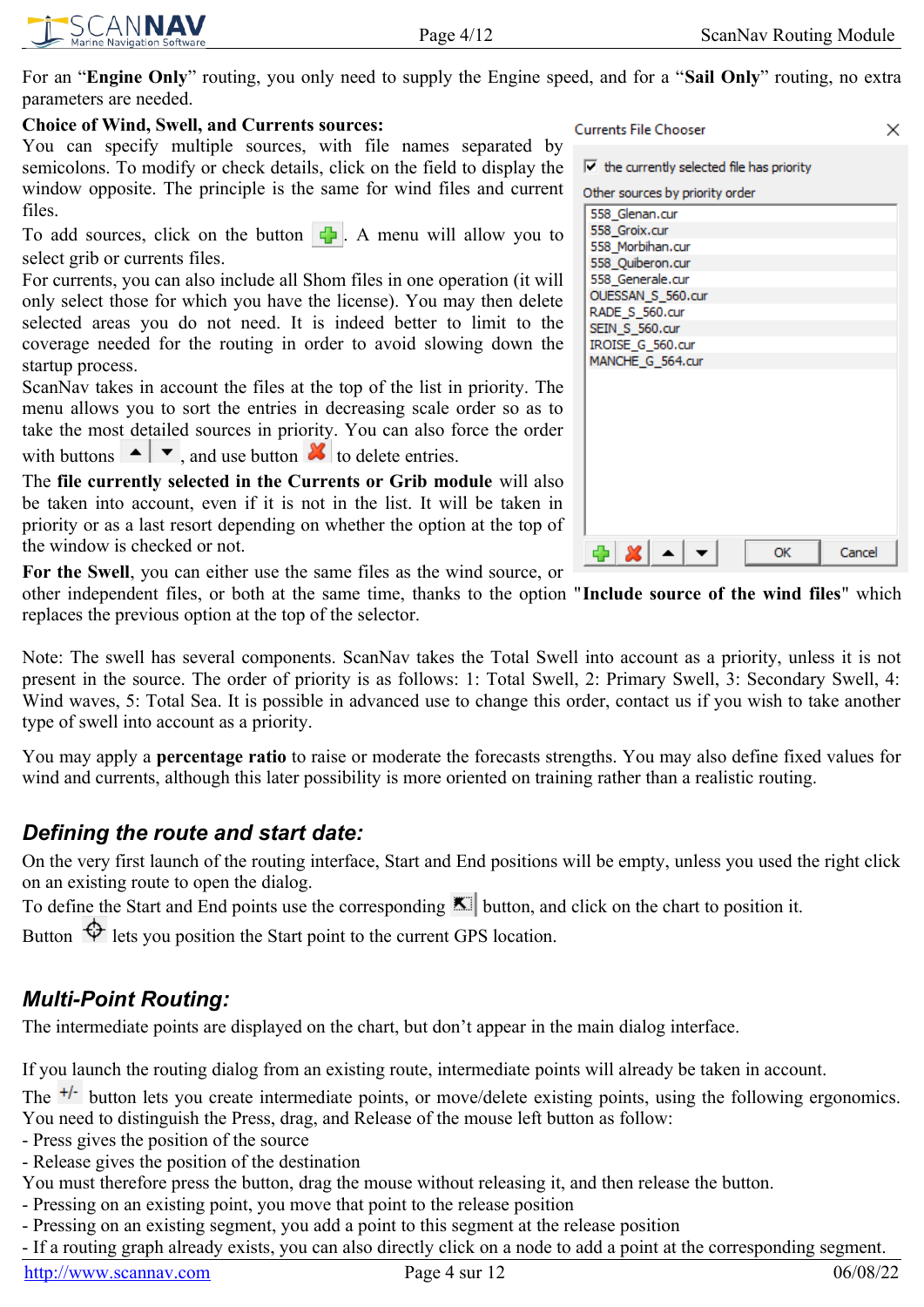$\vert x \vert$ 



- If pressing outside segments and/or existing points, a new point will be added at the end of the initial route.

- The new point is created (or moved) at the position where the mouse button is released.

- To remove an existing point, press the <Shift> key while clicking on the point.

Note: In this version, there is no direct feed-back to show interactions directly, as in creation/modification of standard routes in ScanNav.

#### <span id="page-4-0"></span>**Settings specific to each route segment:**

As of version 20.0, it is possible to specify a different parameter setting for each route segment, which makes it possible for example to refine coastal passages, while keeping wider parameters for the high seas areas. Passage points are also less strict, with a configurable Arrival distance (or tolerance circle) where the routing will consider that it can pass to the next point.

The setting is done using the window below which opens when you click on the button  $+/-$ 

Intermediate waypoints

| Name | Position                            | Distance       | <b>Isochrones</b> | Scan a | Angle Step | Type    |
|------|-------------------------------------|----------------|-------------------|--------|------------|---------|
| pt1  | 47°40,886'N / 003°22,458'W          | 728.           | 120 mn            | 60°    |            | passage |
| pt2  | 47°26,945'N / 003°11,753'W          | $4 \text{ nm}$ | 15 mn             | 90°    |            | passage |
| p3   | 47°32,640'N / 002°55,623'W   0.1 nm |                | m                 | m      | m          | passage |
|      |                                     |                |                   |        |            |         |
|      |                                     |                |                   |        |            |         |
|      |                                     |                |                   |        |            | Close   |

You can configure for each segment the following information:

- The waypoint arrival distance for each point
- The Isochrone duration of the segment starting from each point
- The scanning angle of the segment
- The angle increment
- and the type of point "Passage", or "Turning" . See the following chapter for an explanation of this advanced function.

Parameters specific to a segment (Isochrone, Scan angle range and step) are defined in the starting point. When a value is empty, it is represented by "-", and takes the value defined in the main window.

To modify the values, double-click in the box to make it editable, and fill in the new value. To return to the value defined in the main box, simply empty the field.

Values whose parameterisation is meaningless are indicated "*ns*", and it is not possible to edit them. For example, it does not make sense to assign an arrival distance to the starting point …

When this button is pressed, you can move or add intermediate points using the mouse on the map. (see previous chapter)

This button allows you to easily remove the selected (highlighted in blue) waypoints.

#### **Arrival distance**:

- When you calculate a route from an existing route, the arrival distance parameter is initialized to the value of the same name "Arrival Distance" parameter set in the waypoint properties (see general documentation).

- When you create a route by just defining a start and end point, the arrival distance parameter is initialized to the last defined value.

- And if you add a point, it is set to the value of the previous existing point.

The arrival distance is materialized for each point by a red circle around the point. You can therefore easily detect eventual anomalies and correct them.

This concept of arrival distance is very useful for defining intermediate points of passage, without creating additional strong constraints. For example, you can create an intermediate point with a very wide circle, including an area where you will have to pass, which will help passing caps with a sharp change of direction, and/or let you set different conditions for the next segment. For example on a landing buoy, to refine the routing parameters in the following coastal area.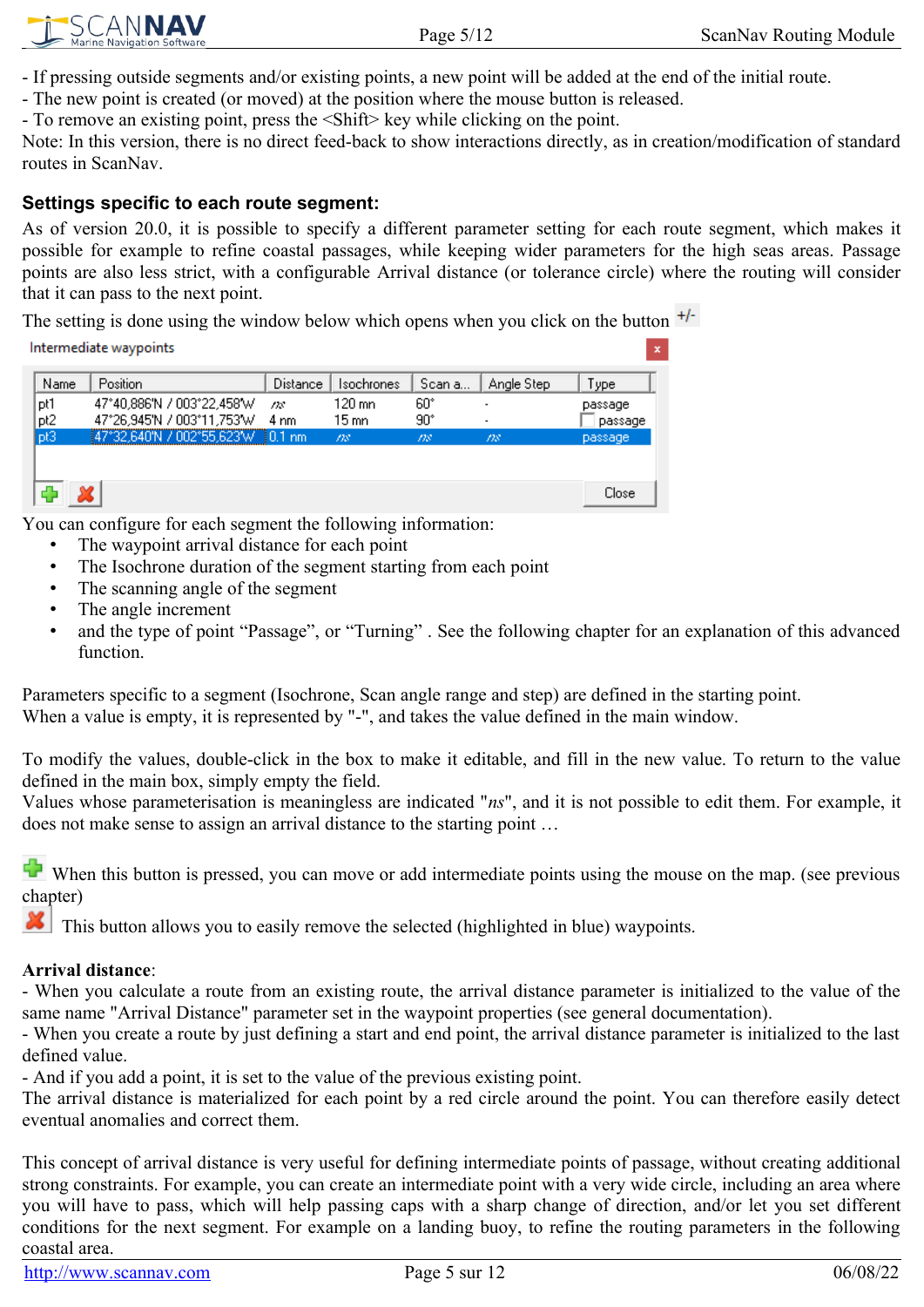

Unlike previous versions where the waypoints created a strong constraint, related to the fact that the routing had to pass exactly on the point, the constraint is here much lighter. Routing should only pass through the area defined by the proximity circle, and all branches passing through the area will be retained to calculate the rest of the routing. The constraint beeing proportional to the radius of the proximity circle.

#### **Passage Points vs Turning Points (Advanced users)**

The turning points go a little further in eliminating the constraints. This is an advanced use that we advise you to address once the other rudiments of routing mastered.

A turning point is simply an **indication of direction** for the segment preceding the point, without any obligation to pass through the point or its tolerance zone.

It will serve as a starting direction axis, towards which the routing will go, until one of the branches of the routing graph passes in its tolerance zone. The routing will then move to the next point, with a new direction axis, this from all routing branches, including those that do not pass through the tolerance circle.

And just like the classical passage points, you can change the parameter settings after passing this point, this without any constraint of actual passage through the point.

The main difference with a conventional passage point, being that with turning points, the routing will not have to go through the tolerance zone, if it finds a more suitable path not passing through.

#### <span id="page-5-4"></span>*Setting the start date:*

The initial date is remembered between different launch of the routing. You can modify it directly in the specific field, or use the  $\|\cdots\|$  button that opens a calendar, including a "now" button to set to the current date/time. In the case of a Best Start calculation, this date corresponds to the first start.

### <span id="page-5-3"></span>*Best Start :*

This option allows you to calculate multiple routing at different start dates. The parameter "**nb**" indicates the number of routings to be calculated, and the parameter "**step**" the time between each start, indicated in number of isochrones. For example, for a value of 2, and an "Isochrone step" of 60 minutes, the different routings will be calculated with a departure every 2 hours.

### <span id="page-5-2"></span>*Launch of the routing calculation:*

Click on the "**Calculate**" button to start the routing calculation. Progress will be visualized in a progress bar and on the chart as the calculation progresses, and the button will be renamed "**Cancel**" to let you cancel it at any time. All

other buttons will be grayed out until the calculation ends, except "Display", "Close" and  $\mathbf{I}$ 

The calculation runs in background, and you are not blocked during this time. It is possible to close the dialog while calculating, it will be displayed again when finished, or if you reopen it explicitly. If you close the dialog with the "Close" button or the Windows "x" cross, the graph will not be displayed anymore until the dialog is reopened; If you iconify the dialog with the windows "-" button, the graph will stay visible.

A summary displaying the routing parameters appears in an independent text window, and will be completed after the routing is completed with the results summary.

### <span id="page-5-1"></span>*Note on parameters displayed in the dialog box:*

These parameters correspond to the ones that will be used for the next calculation. If a routing has already been calculated and you change parameters, refer to the Route Plan described in next chapters to check for original parameters.

### <span id="page-5-0"></span>**Exploiting the Results:**

Start 08 mai 15:07 | | | | Route Details | Create Route | @ اھە 녑 Close

Once the calculation completed, the best calculated route is displayed on the map, with wind feathers and currents arrows according to display settings. In case of a "Best start" calculation, once all starts are calculated, the first start is displayed, and you may select the different start dates using the choice list. When calculating, the run under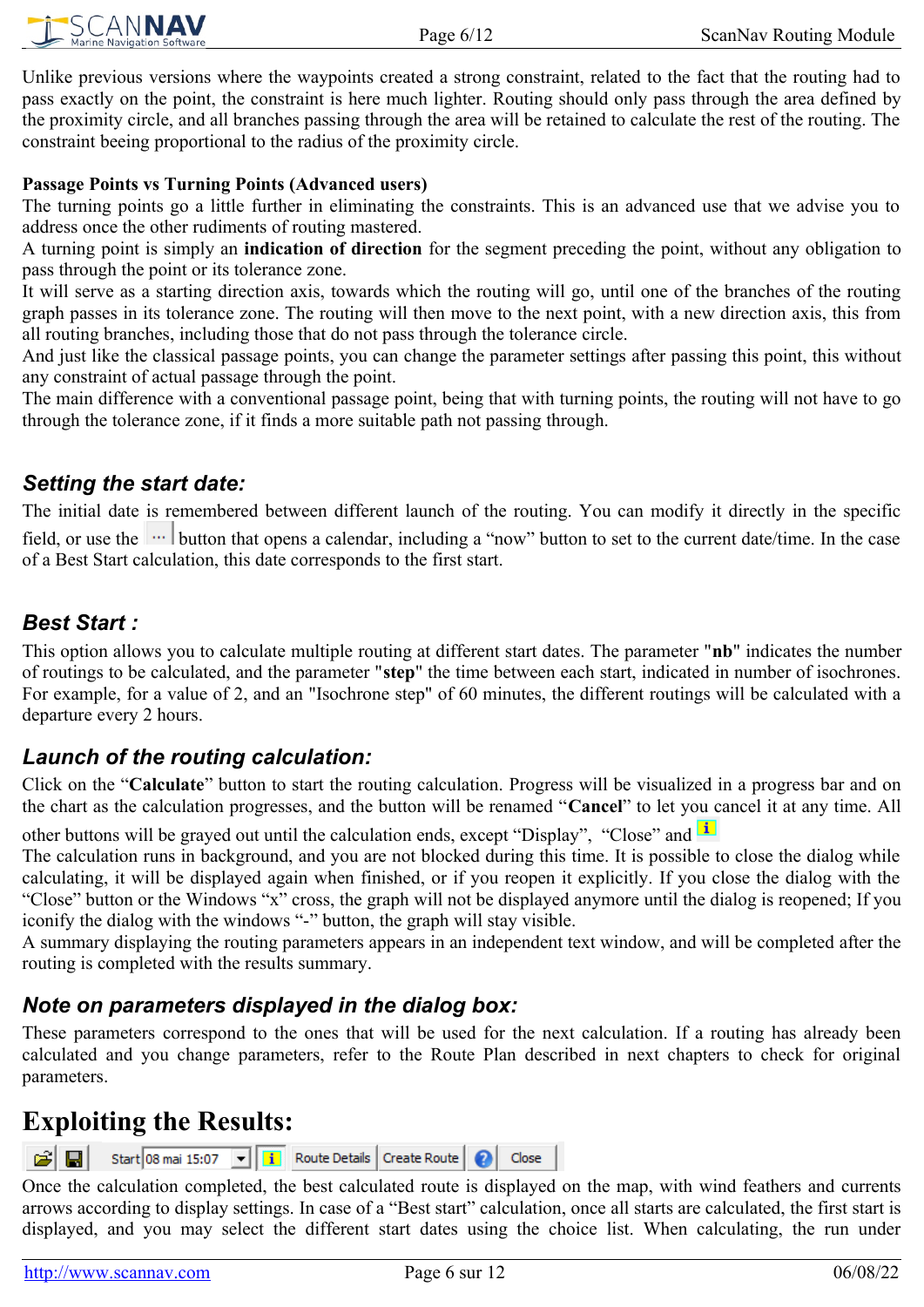

calculation is displayed so as to see it's progress, but you may select any other already calculated run to analyze without waiting for the full completion of the different runs.

You can query the routing graph using button  $\mathbf{I}$ . When clicking on a graph node, information corresponding to the node is displayed in a popup window, and a new alternate route to this point is displayed. This route is named "Selected route" later in this document.

Use the "**Create Route**" button to create the ScanNav route corresponding to the **calculated** or **selected** route. It can then be managed as any other ScanNav route. Information regarding wind, currents, date, speed are embedded in the comments of each individual waypoint, which therefore lets you display them in the popup info when passing the mouse cursor over waypoints.

Starting with version 22.0, you can also Create "**all routes**" of a "best start" result in one click, without having to select each start individually. Confirmation is requested for each route, allowing to skip some routes.

The routes attributes are precomputed and can be modified before validation. In particular, the default name is the start date according to the format "Start dd/mm/yy hh:mm", and the class name is the active class followed by the suffix "(Routing)", the other attributes being initialized to the last used values.

### <span id="page-6-1"></span>*Best Start, and Route Plan tables:*

The "**Route Details**" button opens a menu giving you the choice to open the following tables in a separate window:

- "**Best Start**": displays a recap table including the results of all different starts, letting you compare using your preferred criteria.
- "**Route Details**": displays a table detailing the different legs of the currently **calculated** or **selected** route for the selected start.
- The "**Copy**..." entries let you copy the Best Start, or Calculated/Selected Route details to the Windows clipboard, so you can paste directly in Excel or any other equivalent spreadsheet software.
- From version 22.0, you can also copy the details of **all calculated routes** of a "best start results" in one click.

The top part of the 2 tables include a summary of the routing, and eventual warning or error messages. It may be necessary to scroll down to view the entire text. You can hide this part to make more room for tables, by unchecking the "Show Summary" box. Note that this text is also present in the independent messages window.

You may choose what and how columns are displayed using the "Columns" button in each table window.

The "**Best Start**" table includes one line per start, and one column per result type, letting you compare according to your own criteria to choose the best start date.

When calculating, lines are added to the table as the calculation progresses. It is therefore possible to analyze results for calculated starts, without waiting for the completion of all starts.

The table background reflects the state of the route, and draws your attention for specific conditions. It is:

- Red if the routing could not be calculated for this start, or is still in progress
- Orange, if the routing extends before or after the wind valid dates defined in the grib file.
- Yellow, if the routing extends before or after the Currents valid dates defined in the currents grib file, except if already Orange.

When calculating a Best Start Route, the last line will always be red, as still in progress.

When **Double-Clicking** on a line, the routing corresponding to the start is selected, both in the main chart window, and the Route details table if opened. It is the same as selecting a start date in the combo of the routing window.

The "**Route Plan**" table includes one line per leg (isochrone step), including all information, speed, wind, currents, etc… The background color inherits of the same color codes as the Best Start table, letting you view from which date you are out of the grib dates boundaries.

The table shows the route plan of the "**calculated** route" or "**selected** route", according to the selected route state (see usage of the  $\frac{1}{\sqrt{2}}$  button in the preceding chapters)

### <span id="page-6-0"></span>*Viewing the calculated routes synchronized with wind, currents, and swell data*

This feature is available from version 22.1. It allows you to view the different calculated routes in synchronization with a general view of the conditions at all times of the routing.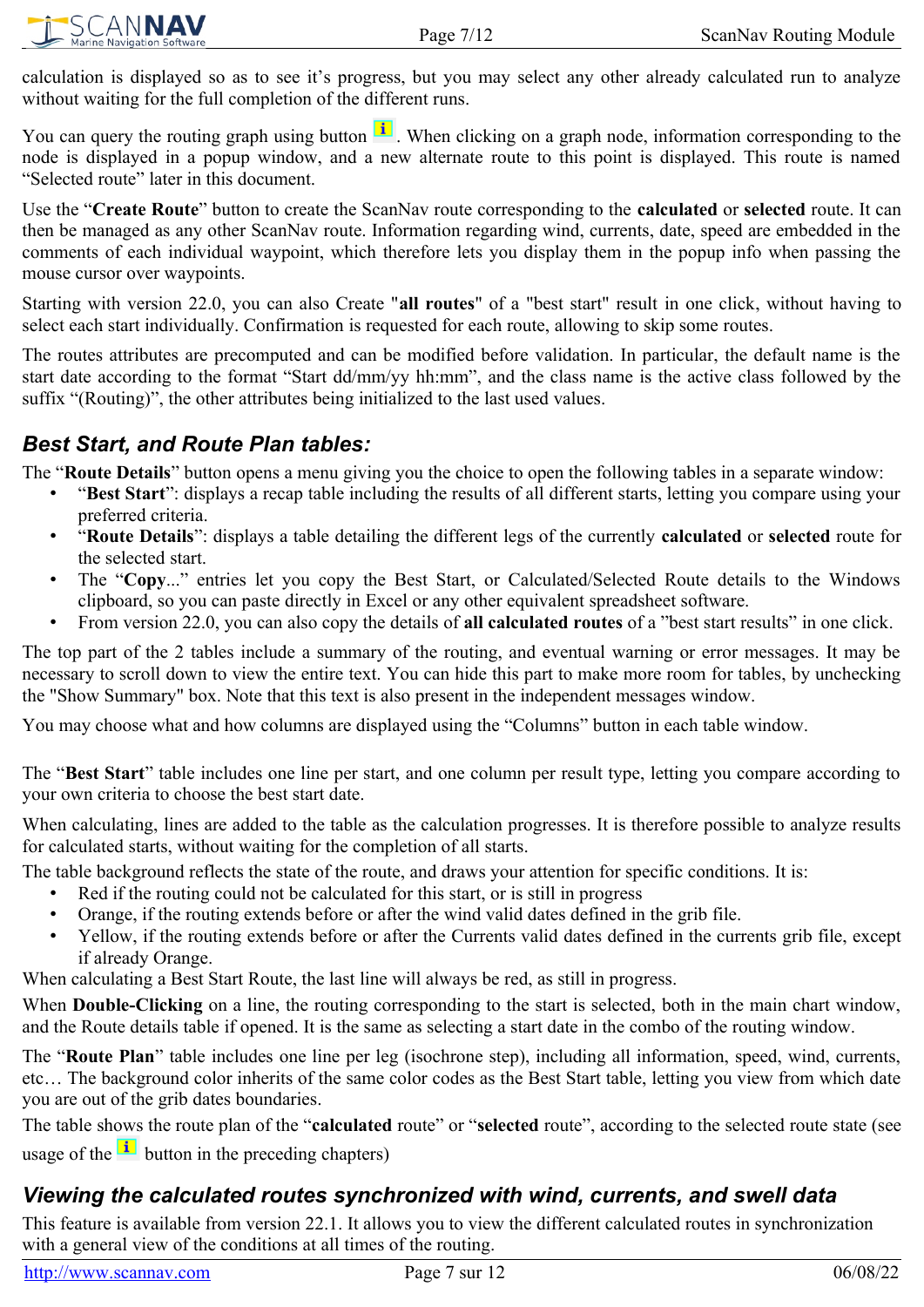SCANNAV

Synchronization is carried out using the "Route plan" window, by double-clicking on the different deadlines, and/or the new next/previous buttons at the bottom of this same window. Or also with the routing query tool on the graph. The boat is displayed with its heading line, and centered on the screen as in real-time navigation. The corresponding isochrone is also displayed in bold red.

Grib and Currents modules must be opened in order to be displayed.

# <span id="page-7-3"></span>**Avoiding ground: Shorelines and Danger Areas**

### <span id="page-7-2"></span>*Shorelines :*

To go around shores, ScanNav takes in account shoreline files in Shapefile format provided by the Noaa and the Shom. Shorelines are quite voluminous data. For this reason, they are not included in the ScanNav installation package, otherwise it would make it double or triple size, if not more.

You therefore need to download the Noaa Shorelines database. Click on the edit field which will open a chooser. This chooser will be empty on first usage. Click on the "Download the World Shoreline" link to start the download. When completed, the new entry "GSHHS\_h\_L1.shp" will appear.

The choice list lets you activate/deactivate contour files individually. Make sure not to activate too many contour files at the same time, which could have an impact on performance.

In practice, the Noaa global coastline is sufficient, but you can also install other contours manually. Shoreline files must imperatively be installed in the dedicated folder « **ScanNav Settings\Contour** » located under your standard Windows « Documents » folder.

Shapefiles are composed of several files with different extensions. To date, only the « .shp » (geometry file), and « .prj » (Projection definition file) are used by ScanNav. Once the Noaa contour file downloaded, you will see the 2 files GSHHS h L1.shp and GSHHS h L1.prj in the Contour folder.

The Noaa shoreline also exists at a higher definition, but this doesn't bring significant improvements, and considerably increases the usage of memory and processor. The full data source of the Noaa Shoreline including all resolutions is available here:<https://www.ngdc.noaa.gov/mgg/shorelines/gshhs.html>

For French coasts, it is also possible to use the high resolution Shoreline from the SHOM/IGN. Although its precision is much more accurate then the Noaa shoreline, the fact that it is based on the high water mark limits the interest of such a higher resolution. Please refer to this link:<https://www.data.gouv.fr/fr/datasets/trait-de-cote-histolitt/>

The Shapefile format has a lot of variants. To date, only Shapefiles provided by the Noaa and Shom have been tested, and it is not guarantied that other sources will work. In case you have a source that you wish to integrate, please contact us, we will check what can be done.

It must be borne in mind that whatever their origin, these coastlines are approximate, represent the high seas, and do not take into account isolated shoals. Although they make it possible to circumvent most obstacles, it is therefore necessary to verify the results and add danger areas when appropriate.

### <span id="page-7-1"></span>*Danger Areas:*

Taking into account the Danger Areas makes it possible to overcome this problem by manually creating areas to be avoided. The conventional use is to initiate a first routing, and if it passes on zones at risk, add one or more danger areas and then restart the routing.

Avoiding ground also has a cost in terms of performances. It may therefore be interesting to deactivate the option for transoceanic routings, even if it is necessary to rectify with some crude danger zones to pass the capes.

To be taken into account by routing, areas must have the "Active Area" attribute checked. In this version, circular danger zones can not be used as a routing avoidance.

### <span id="page-7-0"></span>*Display of Shorelines:*

The display of shorelines lets you visualize it to check its accuracy, as well as the danger areas taken into account. They are only displayed on option and when the routing dialog is opened.

| GSHHS h L1.shp               |       |  |
|------------------------------|-------|--|
| GSHHS_h_L1.shp               |       |  |
| $\Box$ TCH.shp               |       |  |
|                              |       |  |
|                              |       |  |
|                              |       |  |
| Download the World Shoreline | Close |  |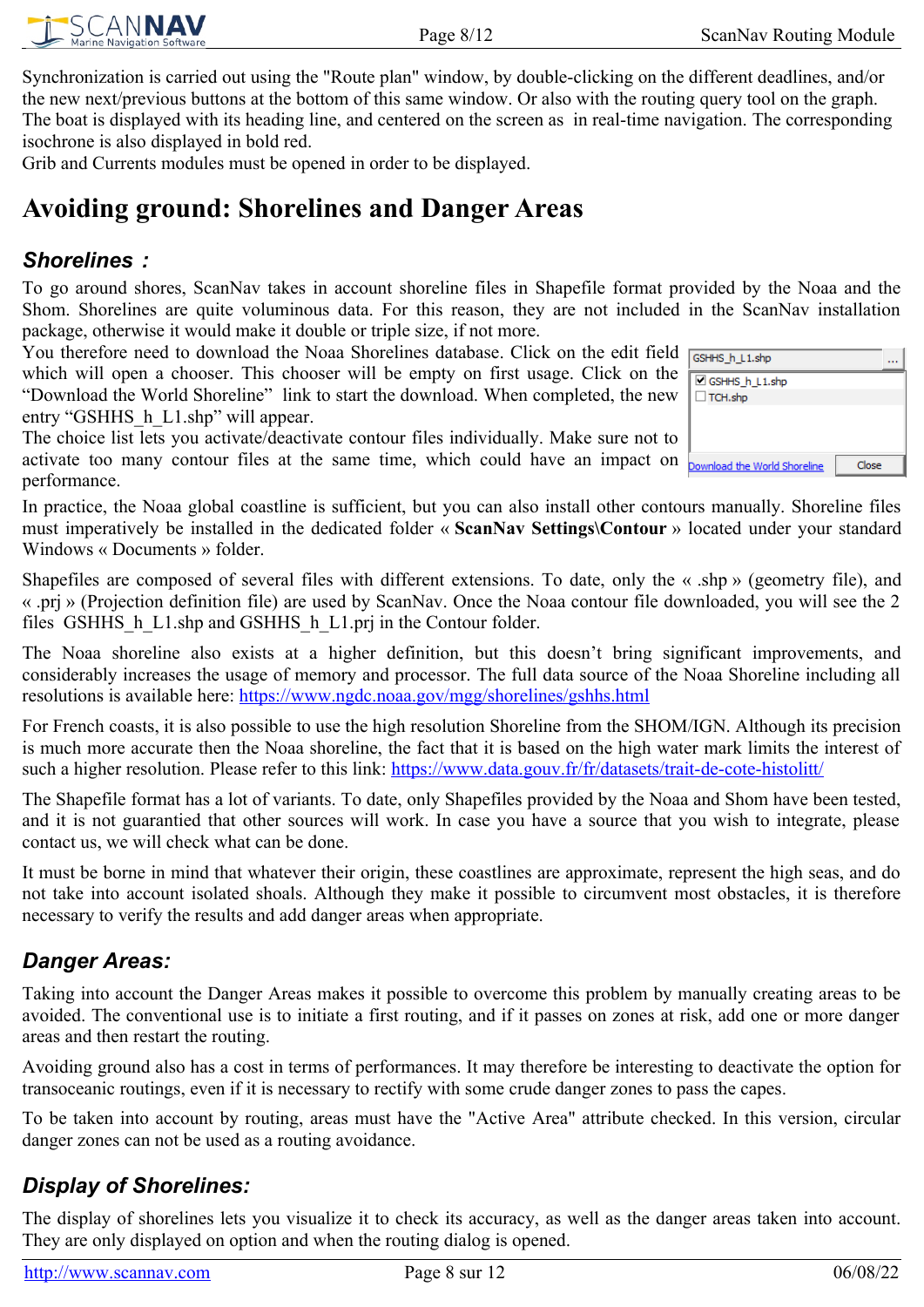It can nevertheless be expensive in terms of performance especially when zooming out, since it comprises several tens of thousands of contours and has not been optimized for display. It is therefore advisable to disable its display during routing calculations in order not to penalize performance (see display parameters earlier in this document).

# <span id="page-8-0"></span>**File Save / Load:**

You can Save and Load routing sessions using buttons  $\Box$  and  $\Box$ . This enables you to calculate several alternatives and reload them fast and/or to communicate to third parties.

You can select items to export or import to/from the file, among the proposed items in the dialog that opens after selecting the file.

- Display Options: All displays settings
- Routing options: Includes all options selected in the routing dialog box. If this option is unchecked, the following options are inaccessible.
- Routing results: Includes all results of the calculated routes (complete graph, and resulting routes for the different starts)
- Dependent files: Includes Wind, Waves and Currents Grib files, and the Polar file. Lets you communicate all parameters to reproduce the routing on another station. When importing, files are restored respectively in folders "Grib" and "Polaires" located under the "ScanNav Settings" folder, whatever their location was initially. If the files already exist, you will be prompted to override or not.
- Keep current Grib files : This option is only present when importing. If checked, Wind and Currents presently opened in ScanNav will be preserved. If unchecked, ScanNav will load the Wind and Currents files defined by the routing file. This option is inaccessible (forced to unchecked) if the "Routing results" option is checked, so as to preserve consistency between the displayed results and loaded Wind/Currents files.
- "Export V1": This option is only present for export (it takes the place of "Keep current Grib files" of the import). It allows the routing to be exported in legacy mode so as to be compatible with earlier versions of ScanNav (before 22.0), the Swell information having required a modification of the format.

#### **Notes on the file format :**

Danger areas defined by the user are not included in the file. To take them in account for a new calculation on a different station, you need to communicate them separately.

Although the files can be saved anywhere on disk, we recommend that you use the default folder « **ScanNav Settings\Routages** » located under your standard Windows « Documents » folder.

The file format has been reviewed completely between versions 17.0 and 17.1, so as to bring new features and improve performances. The used extension is '.snrout' starting from version 17.1, but it is also possible to select .xml extension to import routing files saved with the 17.0 version.

| Routing Import/Export Options   |                          |        |
|---------------------------------|--------------------------|--------|
| $\triangledown$ Routing options | Dependent files          |        |
| Display Options                 | $\nabla$ Routing results |        |
| $\Box$ Keep current Grib files  | ОК                       | Cancel |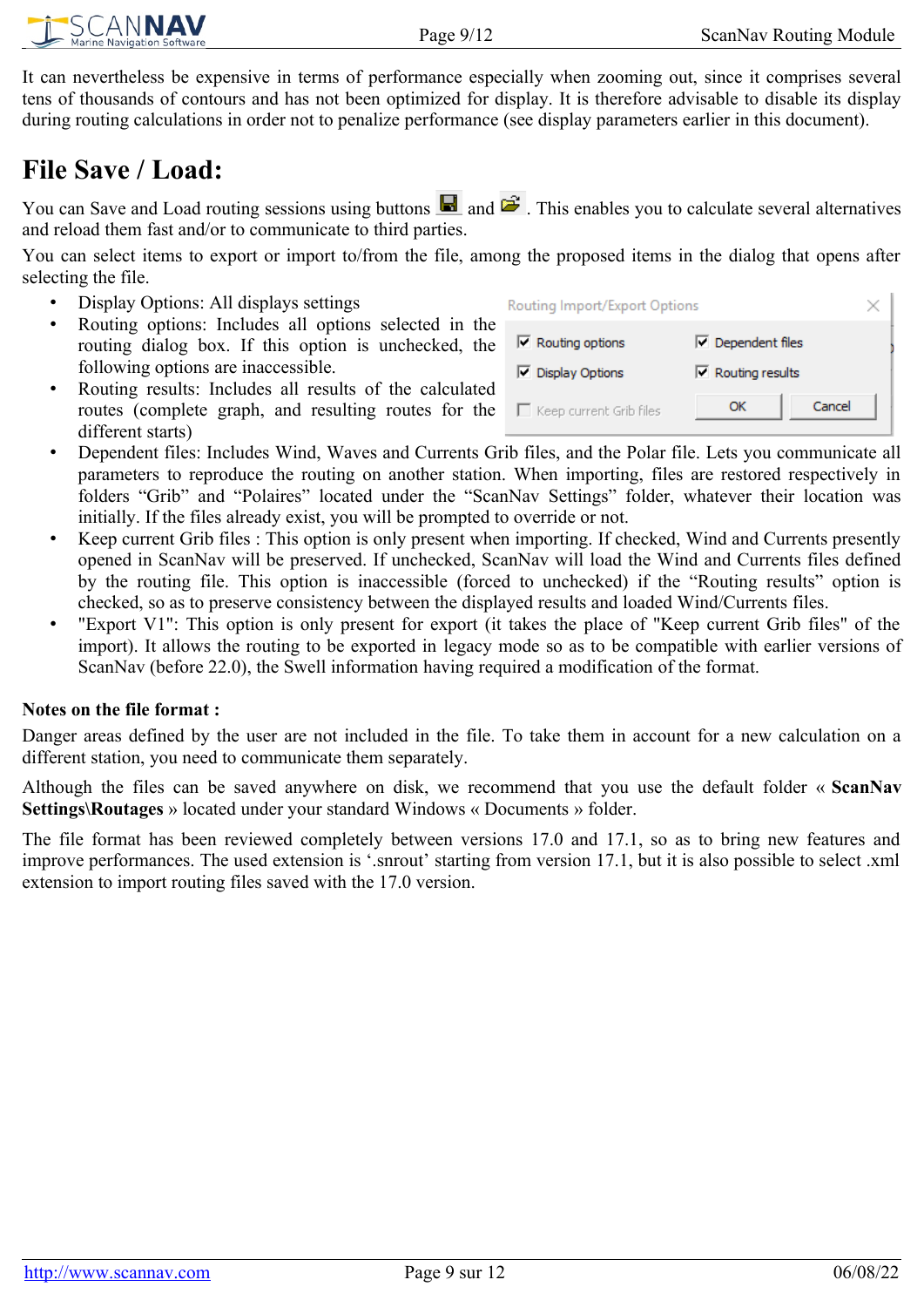# <span id="page-9-0"></span>**Routing completion problems**

There are several reasons why a routing may not be successful. The most common are:

- The starting or ending point of your route is inside land area or a danger zone.
	- $\rightarrow$  Display the coastline, and zoom in on the start and end points to verify that they are not inland.
- Your wind or currents files do not cover the complete geographic area or time schedule of the routing.
	- ➔ Check that the Gribs cover the entire geographical area (with a little margin),
	- $\rightarrow$  Check that the departure date matches the Grib file(s),
- Your constraints are too strong (maximum wind or swell, maximum upwind angle, etc.)
	- ➔ Check if the routing succeeds by removing the constraints, and adapt them accordingly.
- The Scan angle might be too small (circumventing capes, obstacles, etc... combined with the dead upwind angle). ➔ Increase the Scan Angle
	- **→** Or possibly add a turning point to pass a cape or other obstacle.
- The specified isochronous is too large for the navigation area. The routing indeed abandons the tracks which come up against an obstacle.
	- ➔ Decrease the duration of the isochrones to adapt them to your type of navigation
	- → In case of mixed navigation offshore / coastal / close to pebbles, create segments with different parameters. To avoid creating forced waypoint constraints, consider using turning points, or very large arrival distances for these points. (see above under "Settings specific to each route segment").

#### **Generally speaking, checking the display of the routing graph will allow you to visualize where the routing stops, which will be a great help so as to determine the probable cause.**

If the problem persists, send us an export of your routing, taking care to check the attachments, so that we have all the elements to reproduce the problem. Check the size of the export file beforehand to avoid sending too large attachments by email. If so, please use transfer services like wetransfer (<https://wetransfer.com/>) or any other, to send attachments.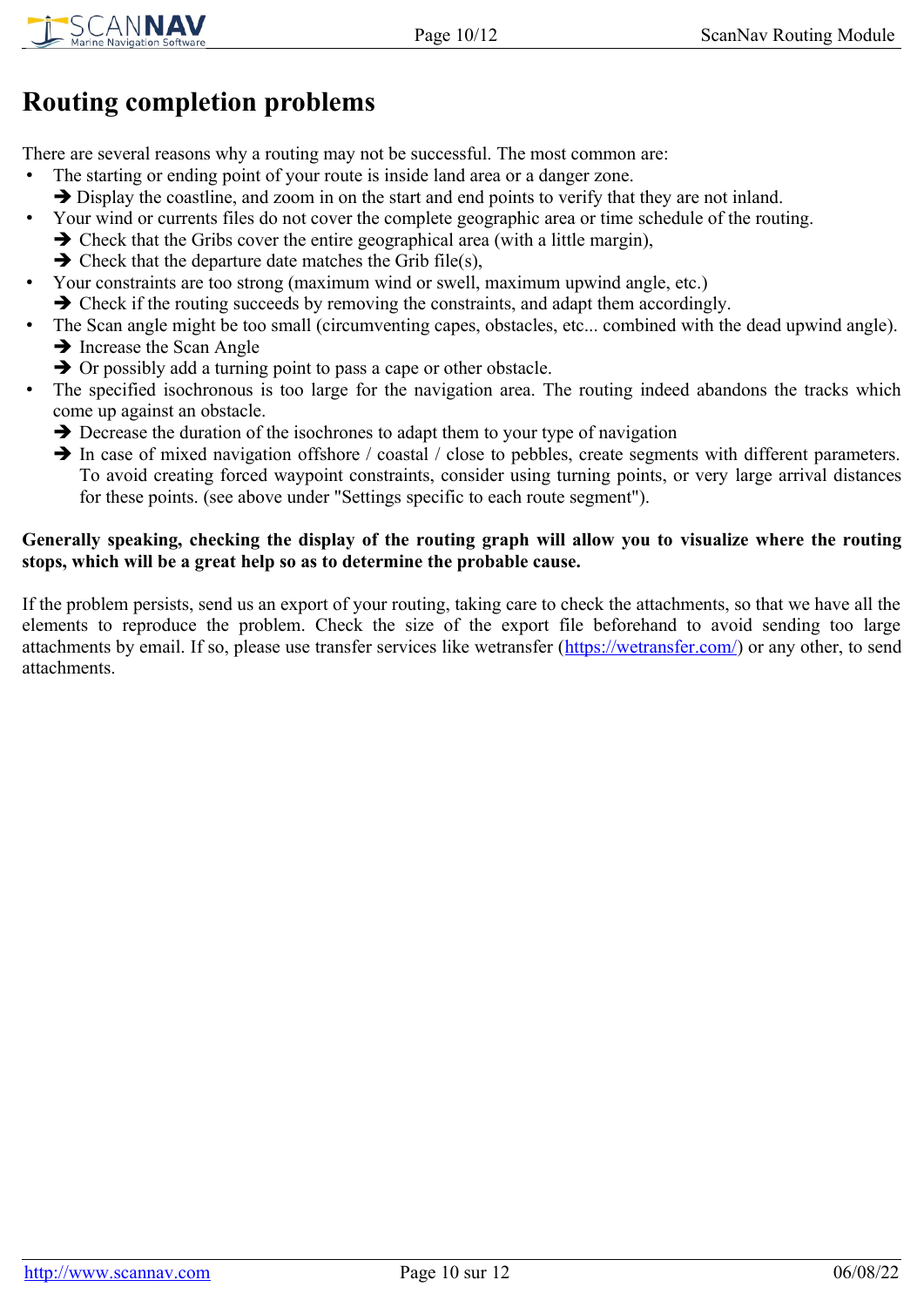

# <span id="page-10-1"></span>**Polar management**

### <span id="page-10-0"></span>*Polar Files:*

Polar files represent the performance characteristics of your boat at different wind speeds and point of sail, which are needed to calculate routing. Theoretical polars are provided by constructors in the format ".pol", which is in fact a tabulated text format, editable by Excel, or any other spreadsheet. They have the following form:

| <b>TWA/TWS</b> | 0 |     | 6   | 8   |          |
|----------------|---|-----|-----|-----|----------|
| 20             | 0 | 0   | 0   | 0   | $\theta$ |
| 35             | 0 | 2.1 | 3.1 | 3.9 |          |
| 40             | 0 | 2.4 | 3.6 | 4.3 |          |
| 45             | 0 |     |     |     |          |
|                | 0 |     |     |     |          |
| 180            |   |     |     |     |          |

The data array should start at the first top-left cell, without any blank lines or columns.

- The first line indicates the True Wind Speeds (TWS).
- The first column indicate the True Wind Angles (TWA).
- Then come values specific to your boat performances (target speed) for each point of sail. In the above example, with a wind speed of 8 knots, the theoretical speed of the boat should be 4.3 knots when going upwind at 40° of the true wind.

Target speed for intermediate wind angle and speed are calculated by the software. It is strongly advised to create a first line with a minimum wind angle and all speed values at 0knts, and a first column with the minimum wind speed under which the boat will have a 0knt speed. This avoids interpolating under a defined angle or wind speed.

The angle and speed steps are free, and do not need to be constant. You can for example add a column at 7knts or other...

Boat constructors generally propose theoretical polars for recent boats, and / or they can be found on the Internet. Keep in mind that these are theoretical polars in ideal sea conditions, a new set of sail, a polished hull, and a crew boosted with RedBull :-). Thus the importance of applying a percentage to it, and ideally modify it to reflect your real boat performances and sailing conditions and habits.

To edit your own polar file (it is recommended to start from an existing polar to avoid syntax errors), open the file in Excel (or any other spreadsheet) and edit according to the format described above, then export it in tabulated text format with "tab" or "; " as a separator. You may use ScanNav's Track Analysis tool to determine target speeds based on wind speeds and forces. Other tools will undoubtedly be made available in later versions.

Although polar files can be stored anywhere on your disk, we recommend that you save them to the default "ScanNav Settings \ Polaires" directory under your "Documents" folder. This location might be imposed in later versions.